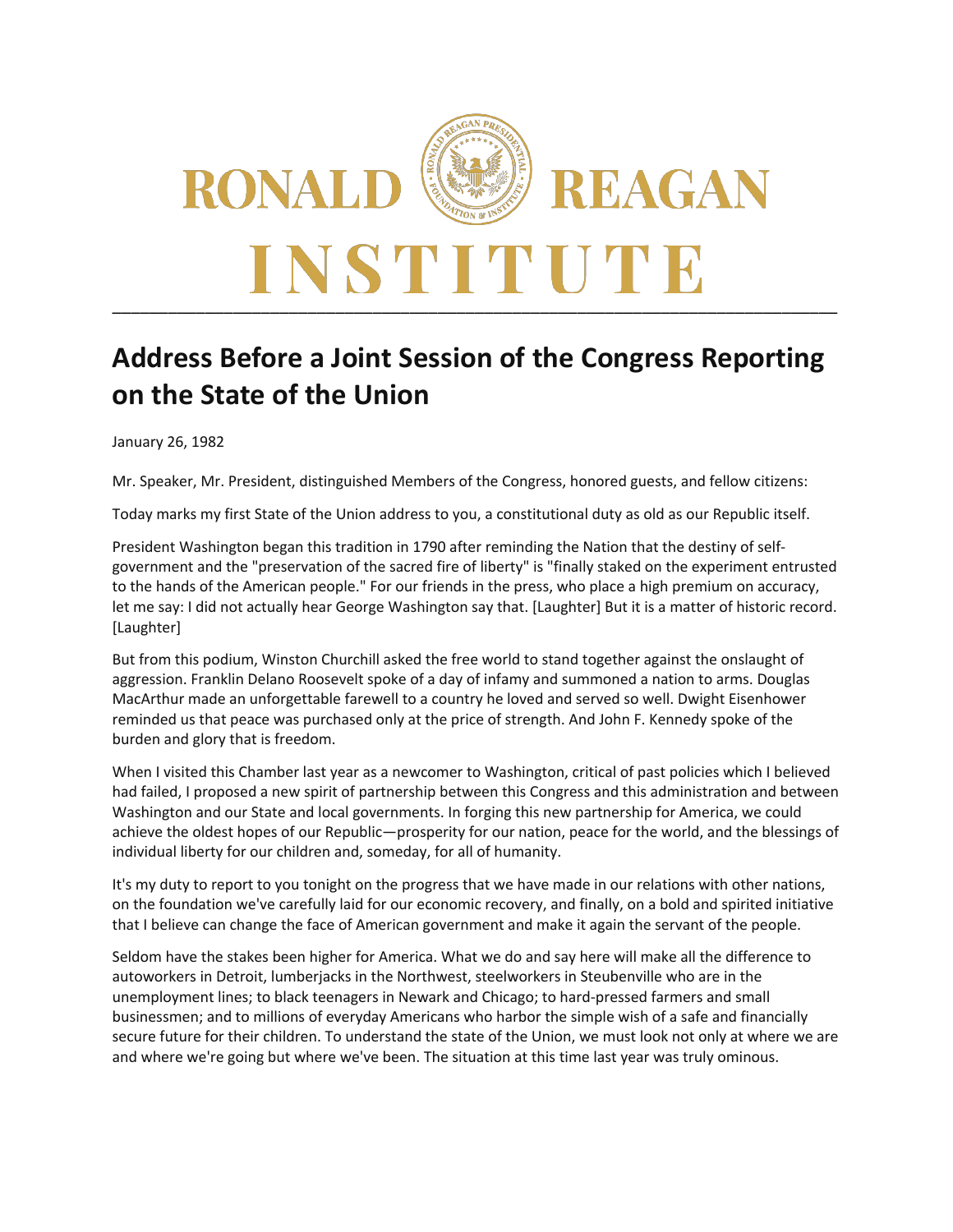The last decade has seen a series of recessions. There was a recession in 1970, in 1974, and again in the spring of 1980. Each time, unemployment increased and inflation soon turned up again. We coined the word "stagflation" to describe this.

Government's response to these recessions was to pump up the money supply and increase spending. In the last 6 months of 1980, as an example, the money supply increased at the fastest rate in postwar history—13 percent. Inflation remained in double digits, and government spending increased at an annual rate of 17 percent. Interest rates reached a staggering 21.5 percent. There were 8 million unemployed.

Late in 1981 we sank into the present recession, largely because continued high interest rates hurt the auto industry and construction. And there was a drop in productivity, and the already high unemployment increased.

This time, however, things are different. We have an economic program in place, completely different from the artificial quick fixes of the past. It calls for a reduction of the rate of increase in government spending, and already that rate has been cut nearly in half. But reduced spending the first and smallest phase of a 3-year tax rate reduction designed to stimulate the economy and create jobs. Already interest rates are down to 15 3/4 percent, but they must still go lower. Inflation is down from 12.4 percent to 8.9, and for the month of December it was running at an annualized rate of 5.2 percent. If we had not acted as we did, things would be far worse for all Americans than they are today. Inflation, taxes, and interest rates would all be higher.

A year ago, Americans' faith in their governmental process was steadily declining. Six out of 10 Americans were saying they were pessimistic about their future. A new kind of defeatism was heard. Some said our domestic problems were uncontrollable, that we had to learn to live with this seemingly endless cycle of high inflation and high unemployment.

There were also pessimistic predictions about the relationship between our administration and this Congress. It was said we could never work together. Well, those predictions were wrong. The record is clear, and I believe that history will remember this as an era of American renewal, remember this administration as an administration of change, and remember this Congress as a Congress of destiny.

Together, we not only cut the increase in government spending nearly in half, we brought about the largest tax reductions and the most sweeping changes in our tax structure since the beginning of this century. And because we indexed future taxes to the rate of inflation, we took away government's built-in profit on inflation and its hidden incentive to grow larger at the expense of American workers.-

Together, after 50 years of taking power away from the hands of the people in their States and local communities, we have started returning power and resources to them.

Together, we have cut the growth of new Federal regulations nearly in half. In 1981 there were 23,000 fewer pages in the Federal Register, which lists new regulations, than there were in 1980. By deregulating oil we've come closer to achieving energy independence and helped bring down the cost of gasoline and heating fuel. Together, we have created an effective Federal strike force to combat waste and fraud in government. In just 6 months it has saved the taxpayers more than \$2 billion, and it's only getting started.

Together we've begun to mobilize the private sector, not to duplicate wasteful and discredited government programs, but to bring thousands of Americans into a volunteer effort to help solve many of America's social problems.

Together we've begun to restore that margin of military safety that ensures peace. Our country's uniform is being worn once again with pride.

Together we have made a New Beginning, but we have only begun.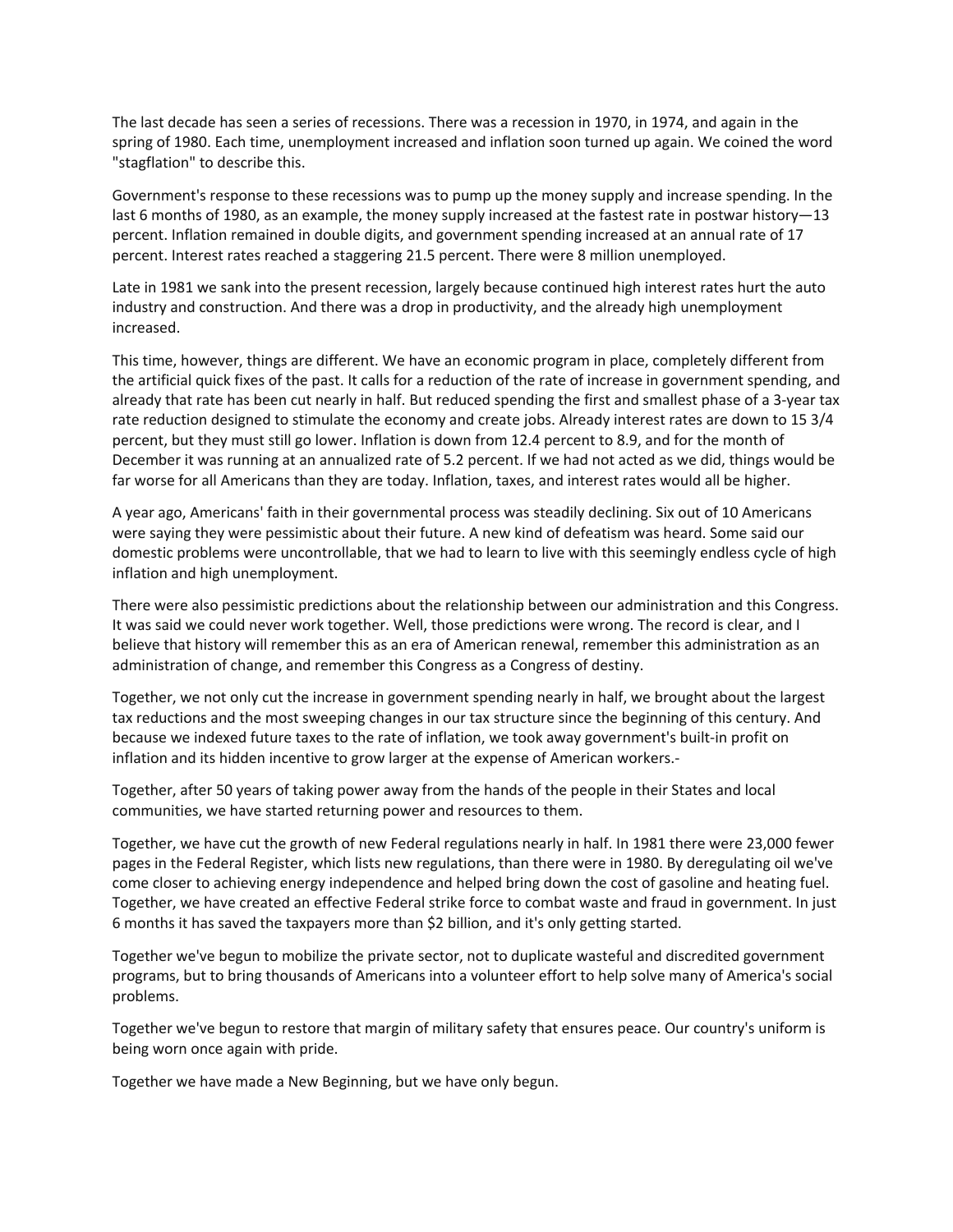No one pretends that the way ahead will be easy. In my Inaugural Address last year, I warned that the "ills we suffer have come upon us over several decades. They will not go away in days, weeks, or months, but they will go away . . . because we as Americans have the capacity now, as we've had it in the past, to do whatever needs to be done to preserve this last and greatest bastion of freedom." '

The economy will face difficult moments in the months ahead. But the program for economic recovery that is in place will pull the economy out of its slump and put us on the road to prosperity and stable growth by the latter half of this year. And that is why I can report to you tonight that in the near future the state of the Union and the economy will be better—much better—if we summon the strength to continue on the course that we've charted.

And so, the question: If the fundamentals are in place, what now? Well, two things. First, we must understand what's happening at the moment to the economy. Our current problems are not the product of the recovery program that's only just now getting underway, as some would have you believe; they are the inheritance of decades of tax and tax and spend and spend.

Second, because our economic problems are deeply rooted and will not respond to quick political fixes, we must stick to our carefully integrated plan for recovery. That plan is based on four commonsense fundamentals: continued reduction of the growth in Federal spending; preserving the individual and business tax reductions that will stimulate saving and investment; removing unnecessary Federal regulations to spark productivity; and maintaining a healthy dollar and a stable monetary policy, the latter a responsibility of the Federal Reserve System.

The only alternative being offered to this economic program is a return to the policies that gave us a trilliondollar debt, runaway inflation, runaway interest rates and unemployment. The doubters would have us turn back the clock with tax increases that would offset the personal tax rate reductions already passed by this Congress. Raise present taxes to cut future deficits, they tell us. Well, I don't believe we should buy that argument.

There are too many imponderables for anyone to predict deficits or surpluses several years ahead with any degree of accuracy. The budget in place, when I took office, had been projected as balanced. It turned out to have one of the biggest deficits in history. Another example of the imponderables that can make deficit projections highly questionable—a change of only one percentage point in unemployment can alter a deficit up or down by some \$25 billion.

As it now stands, our forecast, which we're required by law to make, will show major deficits starting at less than a hundred billion dollars and declining, but still too high. More important, we're making progress with the three keys to reducing deficits: economic growth, lower interest rates, and spending control. The policies we have in place will reduce the deficit steadily, surely, and in time, completely.

Higher taxes would not mean lower deficits. If they did, how would we explain that tax revenues more than doubled just since 1976; yet in that same 6-year period we ran the largest series of deficits in our history. In 1980 tax revenues increased by \$54 billion, and in 1980 we had one of our all-time biggest deficits. Raising taxes won't balance the budget; it will encourage more government spending and less private investment. Raising taxes will slow economic growth, reduce production, and destroy future jobs, making it more difficult for those without jobs to find them and more likely that those who now have jobs could lose them. So, I will not ask you to try to balance the budget on the backs of the American taxpayers.

I will seek no tax increases this year, and I have no intention of retreating from our basic program of tax relief. I promise to bring the American people—to bring their tax rates down and to keep them down, to provide them incentives to rebuild our economy, to save, to invest in America's future. I will stand by my word. Tonight I'm urging the American people: Seize these new opportunities to produce, to save, to invest, and together we'll make this economy a mighty engine of freedom, hope, and prosperity again.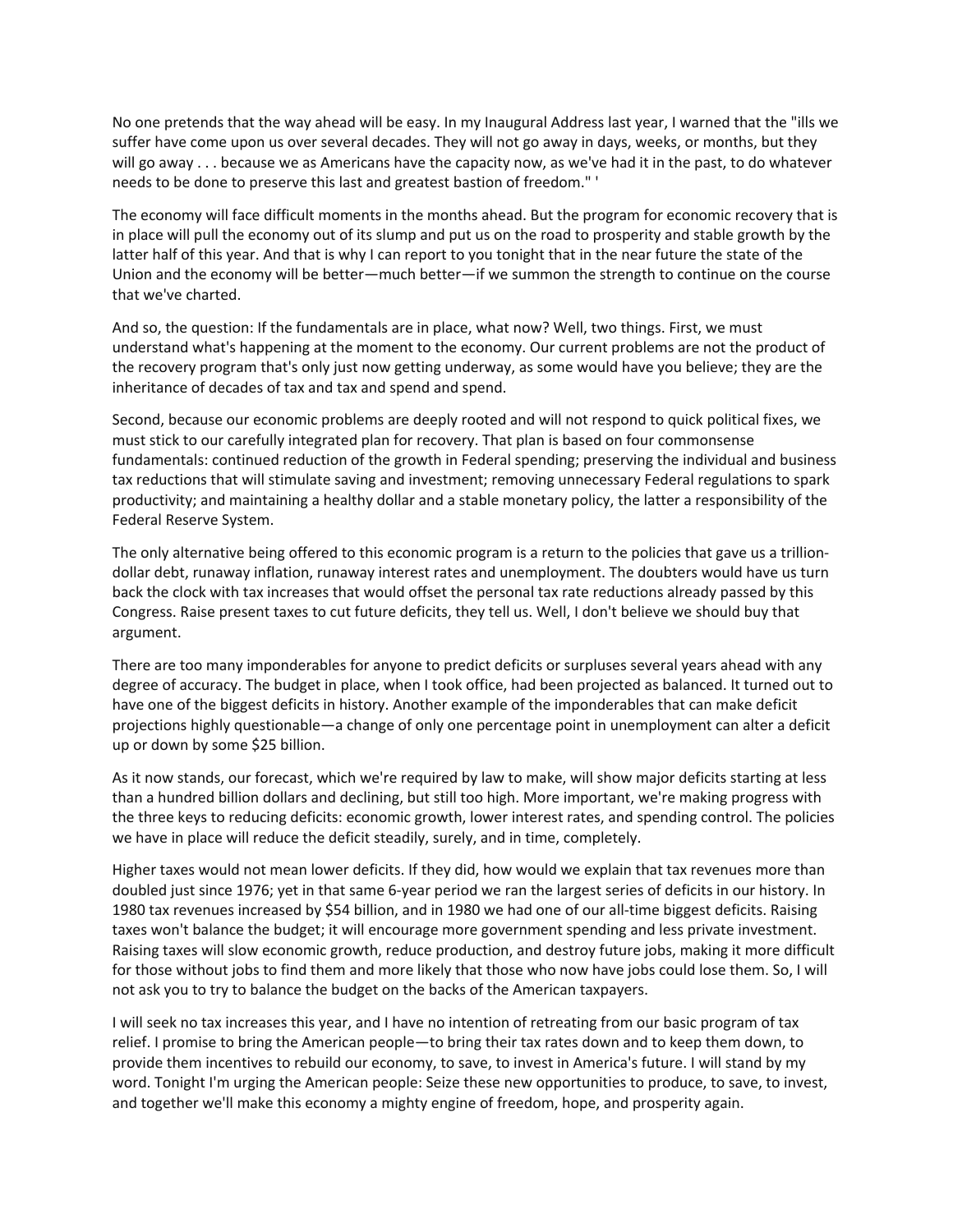Now, the budget deficit this year will exceed our earlier expectations. The recession did that. It lowered revenues and increased costs. To some extent, we're also victims of our own success. We've brought inflation down faster than we thought we could, and in doing this, we've deprived government of those hidden revenues that occur when inflation pushes people into higher income tax brackets. And the continued high interest rates last year cost the government about \$5 billion more than anticipated.

We must cut out more nonessential government spending and rout out more waste, and we will continue our efforts to reduce the number of employees in the Federal work force by 75,000.

The budget plan I submit to you on February 8th will realize major savings by dismantling the Departments of Energy and Education and by eliminating ineffective subsidies for business. We'll continue to redirect our resources to our two highest budget priorities—a strong national defense to keep America free and at peace and a reliable safety net of social programs for those who have contributed and those who are in need.

Contrary to some of the wild charges you may have heard, this administration has not and will not turn its back on America's elderly or America's poor. Under the new budget, funding for social insurance programs will be more than double the amount spent only 6 years ago. But it would be foolish to pretend that these or any programs cannot be made more efficient and economical.

The entitlement programs that make up our safety net for the truly needy have worthy goals and many deserving recipients. We will protect them. But there's only one way to see to it that these programs really help those whom they were designed to help. And that is to bring their spiraling costs under control.

Today we face the absurd situation of a Federal budget with three-quarters of its expenditures routinely referred to as "uncontrollable." And a large part of this goes to entitlement programs.

Committee after committee of this Congress has heard witness after witness describe many of these programs as poorly administered and rife with waste and fraud. Virtually every American who shops in a local supermarket is aware of the daily abuses that take place in the food stamp program, which has grown by 16,000 percent in the last 15 years. Another example is Medicare and Medicaid—programs with worthy goals but whose costs have increased from 11.2 billion to almost 60 billion, more than 5 times as much, in just 10 years.

Waste and fraud are serious problems. Back in 1980 Federal investigators testified before one of your committees that "corruption has permeated virtually every area of the Medicare and Medicaid health care industry." One official said many of the people who are cheating the system were "very confident that nothing was going to happen to them." Well, something is going to happen. Not only the taxpayers are defrauded; the people with real dependency on these programs are deprived of what they need, because available resources are going not to the needy, but to the greedy.

The time has come to control the uncontrollable. In August we made a start. I signed a bill to reduce the growth of these programs by \$44 billion over the next 3 years while at the same time preserving essential services for the truly needy. Shortly you will receive from me a message on further reforms we intend to install—some new, but others long recommended by your own congressional committees. I ask you to help make these savings for the American taxpayer.

The savings we propose in entitlement programs will total some \$63 billion over 4 Years and will, without affecting social t security, go a long way toward bringing Federal spending under control.

But don't be fooled by those who proclaim that spending cuts will deprive the elderly, the needy, and the helpless. The. Federal Government will still subsidize 95 million meals every day. That's one out of seven of all the meals served in America. Head Start, senior nutrition programs, and child welfare programs will not be cut from the levels we proposed last year. More than one-half billion dollars has been proposed for minority business assistance. And research at the National Institute of Health will be increased by over \$100 million.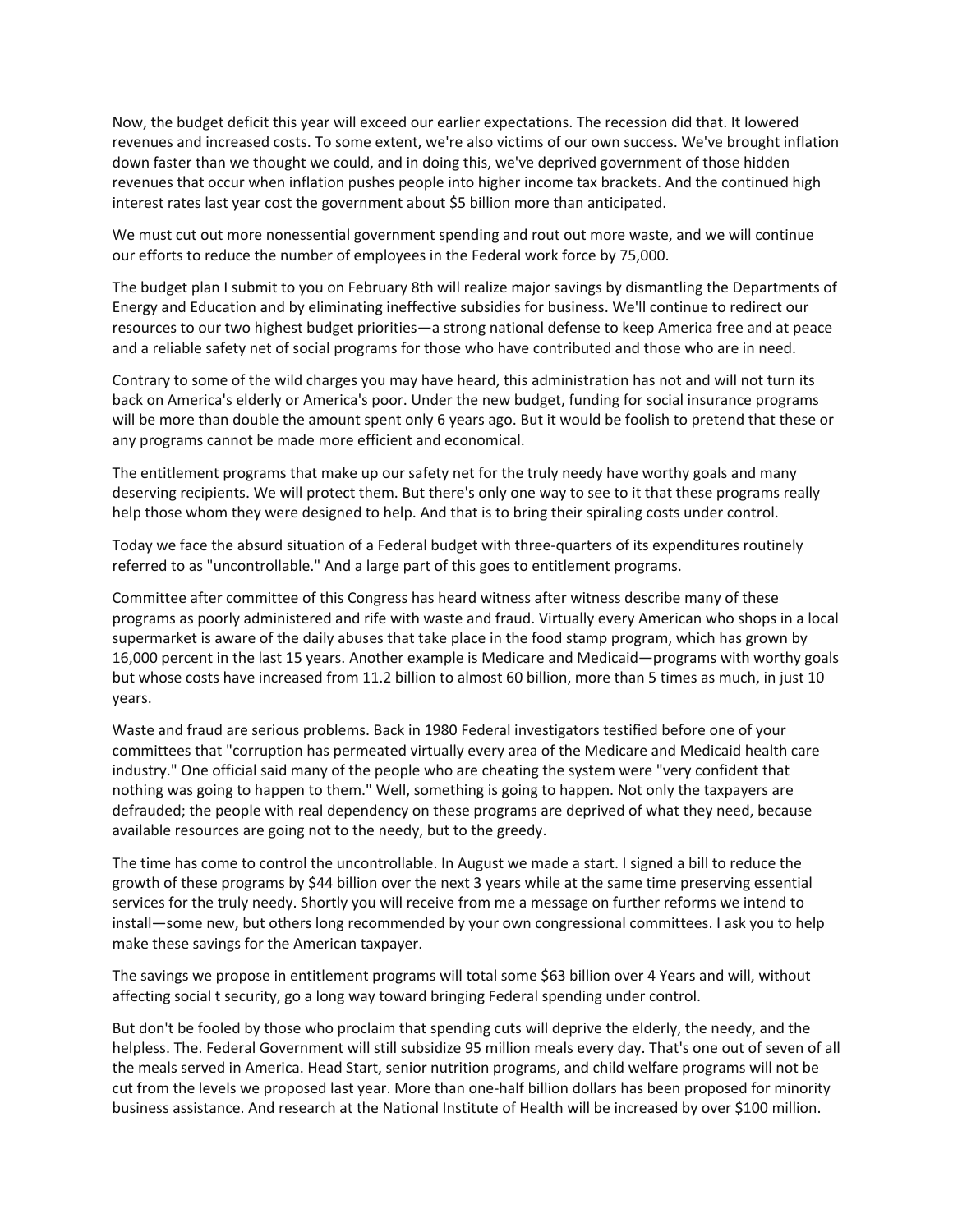While meeting all these needs, we intend to plug unwarranted tax loopholes and strengthen the law which requires all large corporations to pay a minimum tax.

I am confident the economic program we've put into operation will protect the needy while it triggers a recovery that will benefit all Americans. It will stimulate the economy, result in increased savings and provide capital for expansion, mortgages for homebuilding, and jobs for the unemployed.

Now that the essentials of that program are in place, our next major undertaking must be a program—just as bold, just as innovative—to make government again accountable to the people, to make our system of federalism work again.

Our citizens feel they've lost control of even the most basic decisions made about the essential services of government, such as schools, welfare, roads, and even garbage collection. And they're right. A maze of interlocking jurisdictions and levels of government confronts average citizens in trying to solve even the simplest of problems. They don't know where to turn for answers, who to hold accountable, who to praise, who to blame, who to vote for or against. The main reason for this is the overpowering growth of Federal grants-in-aid programs during the past few decades.

In 1960 the Federal Government had 132 categorical grant programs, costing \$7 billion. When I took office, there were approximately 500, costing nearly a hundred billion dollars—13 programs for energy, 36 for pollution control, 66 for social services, 90 for education. And here in the Congress, it takes at least 166 committees just to try to keep track of them.

You know and I know that neither the President nor the Congress can properly oversee this jungle of grantsin-aid; indeed, the growth of these grants has led to the distortion in the vital functions of government. As one Democratic Governor put it recently: The National Government should be worrying about "arms control, not potholes."

The growth in these Federal programs has—in the words of one intergovernmental commission—made the Federal Government "more pervasive, more intrusive, more unmanageable, more ineffective and costly, and above all, more [un] accountable." Let's solve this problem with a single, bold stroke: the return of some \$47 billion in Federal programs to State and local government, together with the means to finance them and a transition period of nearly 10 years to avoid unnecessary disruption.

I will shortly send this Congress a message describing this program. I want to emphasize, however, that its full details will have been worked out only after close consultation with congressional, State, and local officials.

Starting in fiscal 1984, the Federal Government will assume full responsibility for the cost of the rapidly growing Medicaid program to go along with its existing responsibility for Medicare. As part of a financially equal swap, the States will simultaneously take full responsibility for Aid to Families with Dependent Children and food stamps. This will make welfare less costly and more responsive to genuine need, because it'll be designed and administered closer to the grass roots and the people it serves.

In 1984 the Federal Government will apply the full proceeds from certain excise taxes to a grass roots trust fund that will belong in fair shares to the 50 States. The total amount flowing into this fund will be \$28 billion a year. Over the next 4 years the States can use this money in either of two ways. If they want to continue receiving Federal grants in such areas as transportation, education, and social services, they can use their trust fund money to pay for the grants. Or to the extent they choose to forgo the Federal grant programs, they can use their trust fund money on their own for those or other purposes. There will be a mandatory pass-through of part of these funds to local governments.

By 1988 the States will be in complete control of over 40 Federal grant programs. The trust fund will start to phase out, eventually to disappear, and the excise taxes will be turned over to the States. They can then preserve, lower, or raise taxes on their own and fund and manage these programs as they see fit.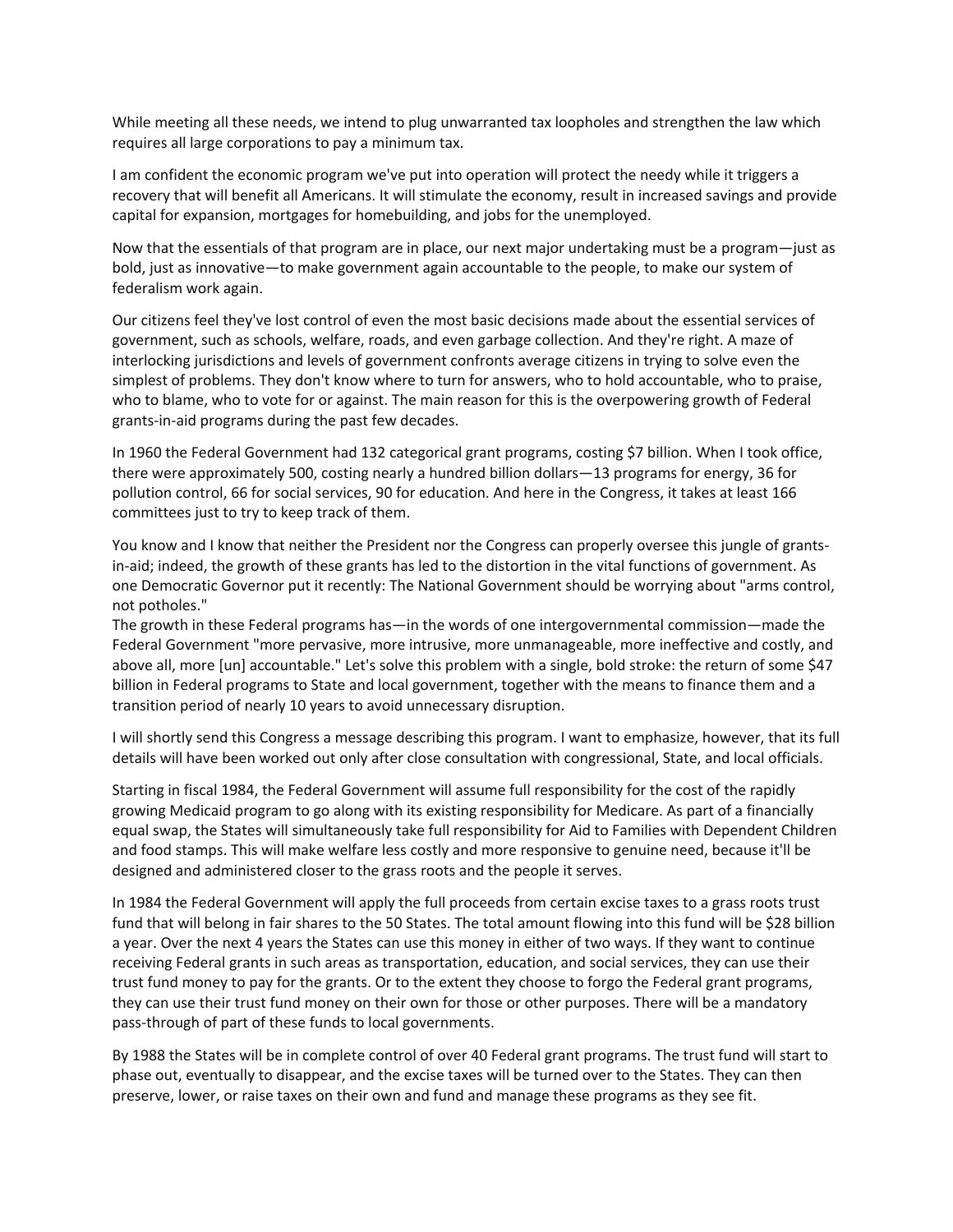In a single stroke we will be accomplishing a realignment that will end cumbersome administration and spiraling costs at the Federal level while we ensure these programs will be more responsive to both the people they're meant to help and the people who pay for them.

Hand in hand with this program to strengthen the discretion and flexibility of State and local governments, we're proposing legislation for an experimental effort to improve and develop our depressed urban areas in the 1980's and '90's. This legislation will permit States and localities to apply to the Federal Government for designation as urban enterprise zones. A broad range of special economic incentives in the zones will help attract new business, new jobs, new opportunity to America's inner cities and rural towns. Some will say our mission is to save free enterprise. Well, I say we must free enterprise so that together we can save America.

Some will also say our States and local communities are not up to the challenge of a new and creative partnership. Well, that might have been true 20 years ago before reforms like reapportionment and the Voting Rights Act, the 10-year extension of which I strongly support. It's no longer true today. This administration has faith in State and local governments and the constitutional balance envisioned by the Founding Fathers. We also believe in the integrity, decency, and sound, good sense of grass roots Americans.

Our faith in the American people is reflected in another major endeavor. Our private sector initiatives task force is seeking out successful community models of school, church, business, union, foundation, and civic programs that help community needs. Such groups are almost invariably far more efficient than government in running social programs.

We're not asking them to replace discarded and often discredited government programs dollar for dollar, service for service. We just want to help them perform the good works they choose and help others to profit by their example. Three hundred and eighty-five thousand corporations and private organizations are already working on social programs ranging from drug rehabilitation to job training, and thousands more Americans have written us asking how they can help. The volunteer spirit is still alive and well in America.

Our nation's long journey towards civil rights for all our citizens—once a source of discord, now a source of pride—must continue with no backsliding or slowing down. We must and shall see that those basic laws that guarantee equal rights are preserved and, when necessary, strengthened.

Our concern for equal rights for women is firm and unshakable. We launched a new Task Force on Legal Equity for Women and a Fifty States Project that will examine State laws for discriminatory language. And for the first time in our history, a woman sits on the highest court in the land.

So, too, the problem of crime—one as real and deadly serious as any in America today. It demands that we seek transformation of our legal system, which overly protects the rights of criminals while it leaves society and the innocent victims of crime without justice.

We look forward to the enactment of a responsible clean air act to increase jobs while continuing to improve the quality of our air. We're encouraged by the bipartisan initiative of the House and are hopeful of further progress as the Senate continues its deliberations.

So far, I've concentrated largely, now, on domestic matters. To view the state of the Union in perspective, we must not ignore the rest of the world. There isn't time tonight for a lengthy treatment of social—or foreign policy, I should say, a subject I intend to address in detail in the near future. A few words, however, are in order on the progress we've made over the past year, reestablishing respect for our nation around the globe and some of the challenges and goals that we will approach in the year ahead.

At Ottawa and Cancun, I met with leaders of the major industrial powers and developing nations. Now, some of those I met with were a little surprised that I didn't apologize for America's wealth. Instead, I spoke of the strength of the free marketplace system and how that system could help them realize their aspirations for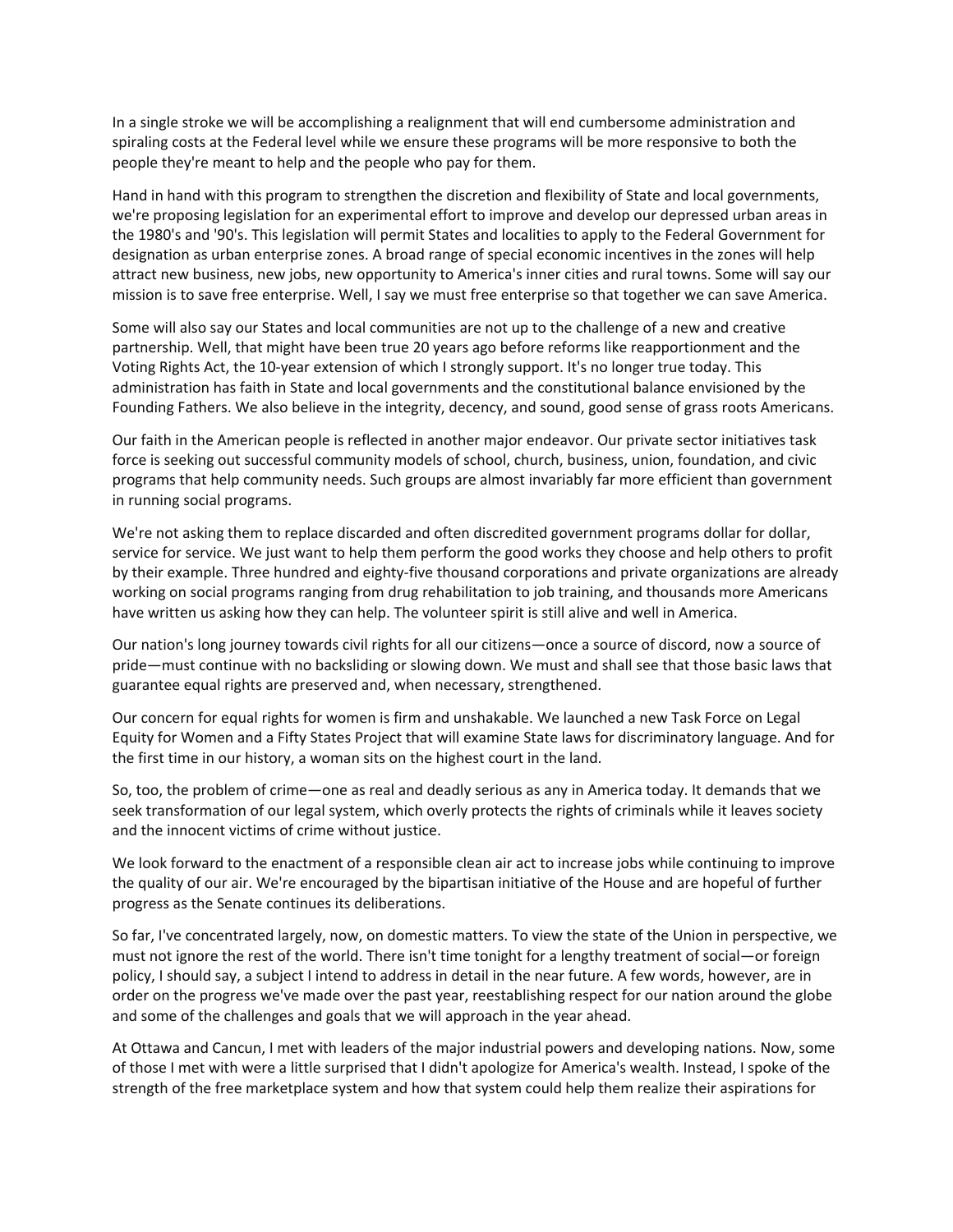economic development and political freedom. I believe lasting friendships were made, and the foundation was laid for future cooperation.

In the vital region of the Caribbean Basin, we're developing a program of aid, trade, and investment incentives to promote self-sustaining growth and a better, more secure life for our neighbors to the south. Toward those who would export terrorism and subversion in the Caribbean and elsewhere, especially Cuba and Libya, we will act with firmness.

Our foreign policy is a policy of strength, fairness, and balance. By restoring America's military credibility, by pursuing peace at the negotiating table wherever both sides are willing to sit down in good faith, and by regaining the respect of America's allies and adversaries alike, we have strengthened our country's position as a force for peace and progress in the world.

When action is called for, we're taking it. Our sanctions against the military dictatorship that has attempted to crush human rights in Poland—and against the Soviet regime behind that military dictatorship-clearly demonstrated to the world that America will not conduct "business as usual" with the forces of oppression. If the events in Poland continue to deteriorate, further measures will follow.

Now, let me also note that private American groups have taken the lead in making January 30th a day of solidarity with the people of Poland. So, too, the European Parliament has called for March 21st to be an international day of support for Afghanistan. Well, I urge all peace-loving peoples to join together on those days, to raise their voices, to speak and pray for freedom.

Meanwhile, we're working for reduction of arms and military activities, as I announced in my address to the Nation last November 18th. We have proposed to the Soviet Union a far-reaching agenda for mutual reduction of military forces and have already initiated negotiations with them in Geneva on intermediaterange nuclear forces. In those talks it is essential that we negotiate from a position of strength. There must be a real incentive for the Soviets to take these talks seriously. This requires that we rebuild our defenses.

In the last decade, while we sought the moderation of Soviet power through a process of restraint and accommodation, the Soviets engaged in an unrelenting buildup of their military forces. The protection of our national security has required that we undertake a substantial program to enhance our military forces.

We have not neglected to strengthen our traditional alliances in Europe and Asia, or to develop key relationships with our partners in the Middle East and other countries. Building a more peaceful world requires a sound strategy and the national resolve to back it up. When radical forces threaten our friends, when economic misfortune creates conditions of instability, when strategically vital parts of the world fall under the shadow of Soviet power, our response can make the difference between peaceful change or disorder and violence. That's why we've laid such stress not only on our own defense but on our vital foreign assistance program. Your recent passage of the Foreign Assistance Act sent a signal to the world that America will not shrink from making the investments necessary for both peace and security. Our foreign policy must be rooted in realism, not naivete or self-delusion.

A recognition of what the Soviet empire is about is the starting point. Winston Churchill, in negotiating with the Soviets, observed that they respect only strength and resolve in their dealings with other nations. That's why we've moved to reconstruct our national defenses. We intend to keep the peace. We will also keep our freedom.

We have made pledges of a new frankness in our public statements and worldwide broadcasts. In the face of a climate of falsehood and misinformation, we've promised the world a season of truth—the truth of our great civilized ideas: individual liberty, representative government, the rule of law under God. We've never needed walls or minefields or barbed wire to keep our people in. Nor do we declare martial law to keep our people from voting for the kind of government they want.